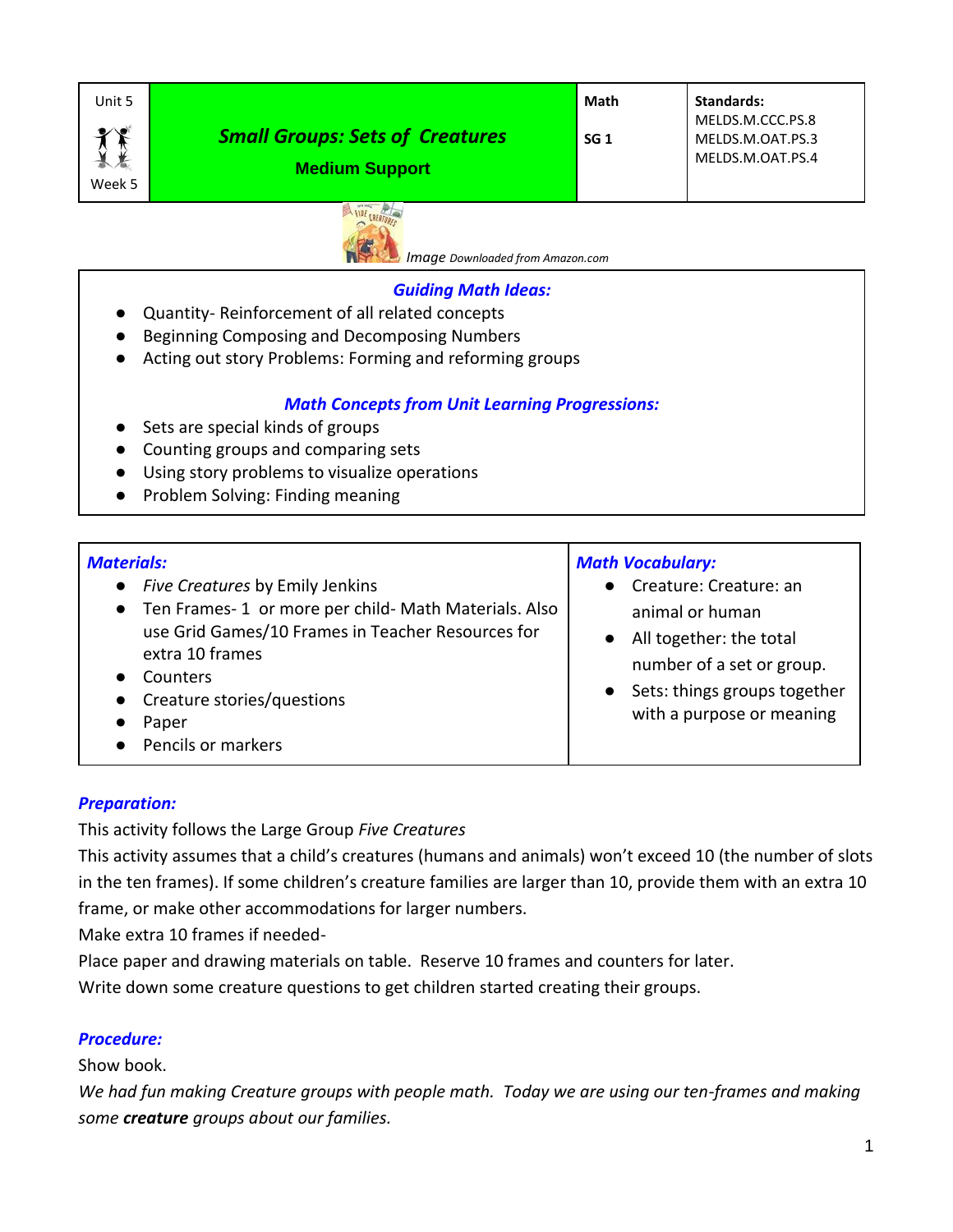*First let's think about our families and how many creatures live with us. Let's draw a picture and write names, number words or numbers about our families.*

By this time in the year, you know a lot about the children's families and can easily chat with them, point out differences and similarities and suggest things they might add:

*I see you are drawing 2 babies. Are those your twin sisters?*

*I know your grandmother lives with you. How could you draw her?*

*I remember the story you told me about finding your lost hamster. Better put him in the picture!*

Make observations and encourage children to write letters and numerals on their pictures.

Be sure to total the number of creatures, note this for children through words and writing numerals:

You have 7 creatures in your family **all together**. [Children may be able to do this independently]

*Now let's make some Creature sets- Remember that sets are special groups that are put together with a purpose. How could we use these 10 frames and counters to show our different creature sets? Here are some ideas—Let's try one together.*

*How many grown-ups are in your creature family?*

*How many children?*

Children use 10 frames and make one group of adults on one row and one group of children on bottom row.

*Do you have more adults or more children in your creature sets? Let's count.*

10 frames are excellent tools for comparing sets and describing relationships. As children work, point out the relationships between the two (or more) groups they are forming.

*I think you have fewer people than animals in your home!* 

*I see that you have the same or equal, numbers of children and grown-ups in your family.*

*1 creature (your cat) has brown hair in your family and 6 creatures (your 2 dogs and 3 people) do not.* Encourage children to think of ways to sort and group and compare. Provide materials for them to count and write numerals if they wish, or taking dictation on a separate piece of paper. Work individually with each child if possible.

Wrap up:

*We are going to leave our book Five Creatures, our 10 frames and our counters in Small Group Area for you to play with this week. There are lots of ways you can sort and count the different creatures in your families. You can also make more pictures if you wish.*

# *Strategies to Provoke Math Thinking:*

- Building skills in intentional ways: Unit 1 started with an activity *Who Lives with Me?* Children described their families and placed manipulatives representing family members inside a simple house template. Many months later, we are re-visiting family groups, adding complexity by using the concept of creatures, and then sorting and comparing based on attributes and creating sets. Over the year children have gained knowledge and skills about counting, cardinality and sets. Next steps are adding and subtracting using 10 frames.
- Creative Categories: Often, we focus on obvious attributes- color, size, or shape. *Five Creatures* opens up our thinking about the many different ways we can sort and group. During Center Time, encourage children to make unique sorting groups by providing them with a wide